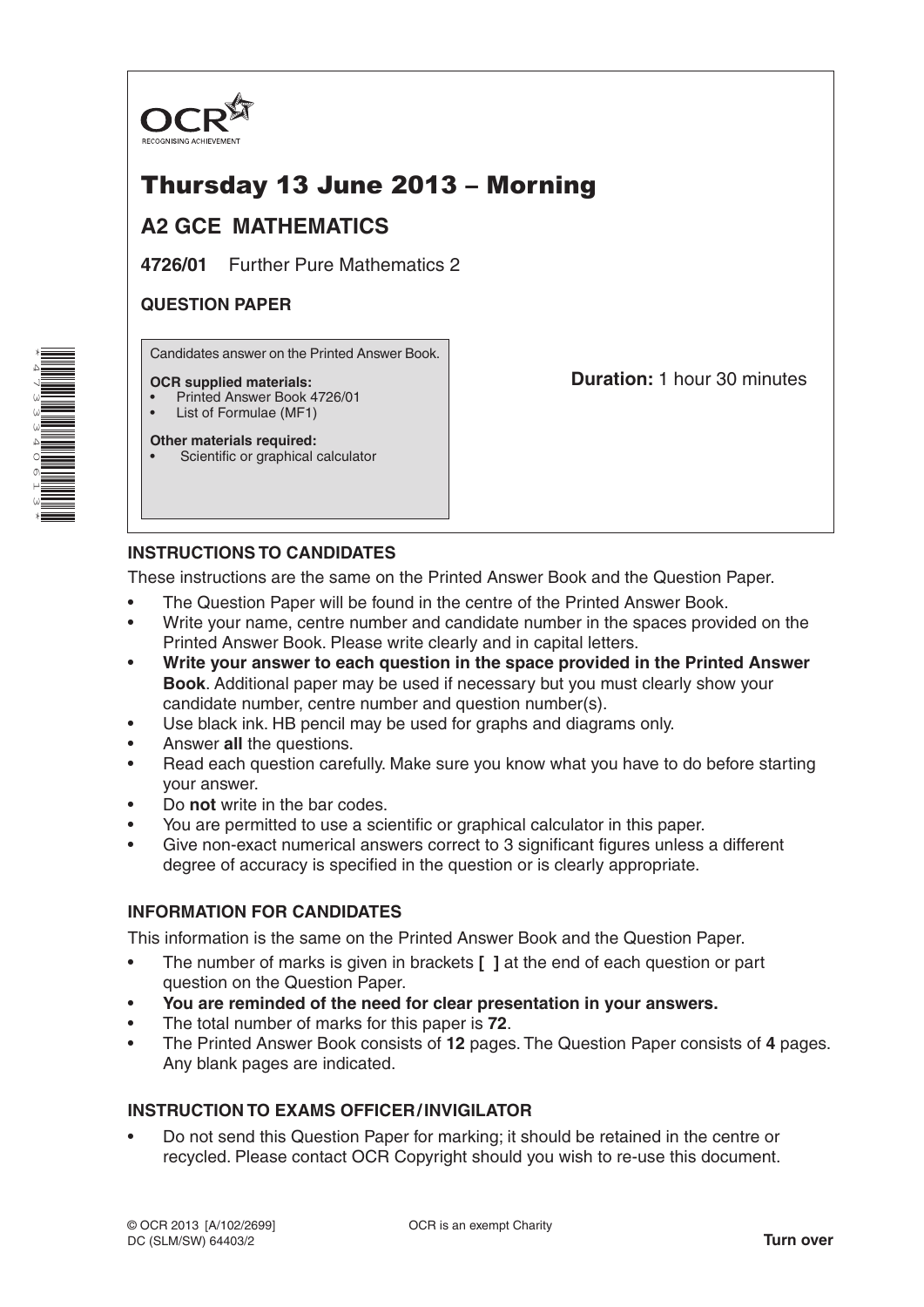1 By using the substitution 
$$
t = \tan \frac{1}{2}\theta
$$
, find  $\int_0^{\frac{1}{2}\pi} \frac{1}{1 + \cos \theta} d\theta$ . [5]

**2** (i) Using the definitions for cosh *x* and sinh *x* in terms of  $e^x$  and  $e^{-x}$ , show that  $cosh^2 x - sinh^2 x \equiv 1$ . [3] **(ii)** Hence solve the equation  $\sinh^2 x = 5 \cosh x - 7$ , giving your answers in logarithmic form. **[5]** 

3 It is given that 
$$
f(x) = \tanh^{-1}\left(\frac{1-x}{3+x}\right)
$$
 for  $x > -1$ .

(i) Show that 
$$
f''(x) = \frac{1}{2(x+1)^2}
$$
. [6]

- (ii) Hence find the Maclaurin series for  $f(x)$  up to and including the term in  $x^2$ . **[4]**
- **4** It is given that  $I_n = \int_0^{2\pi} \cos^n x \, dx$ 0  $=\int_{0}^{\frac{1}{2}\pi} \cos^{n}x \, dx$  for  $n \ge 0$ .
- (i) Show that  $I_n = \frac{n-1}{n} I_{n-2}$  for  $n \ge 2$ . [5]
- **(ii)** Hence find  $I_{11}$  as an exact fraction. **[3]**

RECOGNISING ACHIEVEMENT

#### **Copyright Information**

OCR is committed to seeking permission to reproduce all third-party content that it uses in its assessment materials. OCR has attempted to identify and contact all copyright holders whose work is used in this paper. To avoid the issue of disclosure of answer-related information to candidates, all copyright acknowledgements are reproduced in the OCR Copyright Acknowledgements Booklet. This is produced for each series of examinations and is freely available to download from our public website (www.ocr.org.uk) after the live examination series. If OCR has unwittingly failed to correctly acknowledge or clear any third-party content in this assessment material, OCR will be happy to correct its mistake at the earliest possible opportunity.

For queries or further information please contact the Copyright Team, First Floor, 9 Hills Road, Cambridge CB2 1GE.

OCR is part of the Cambridge Assessment Group; Cambridge Assessment is the brand name of University of Cambridge Local Examinations Syndicate (UCLES), which is itself a department of the University of Cambridge.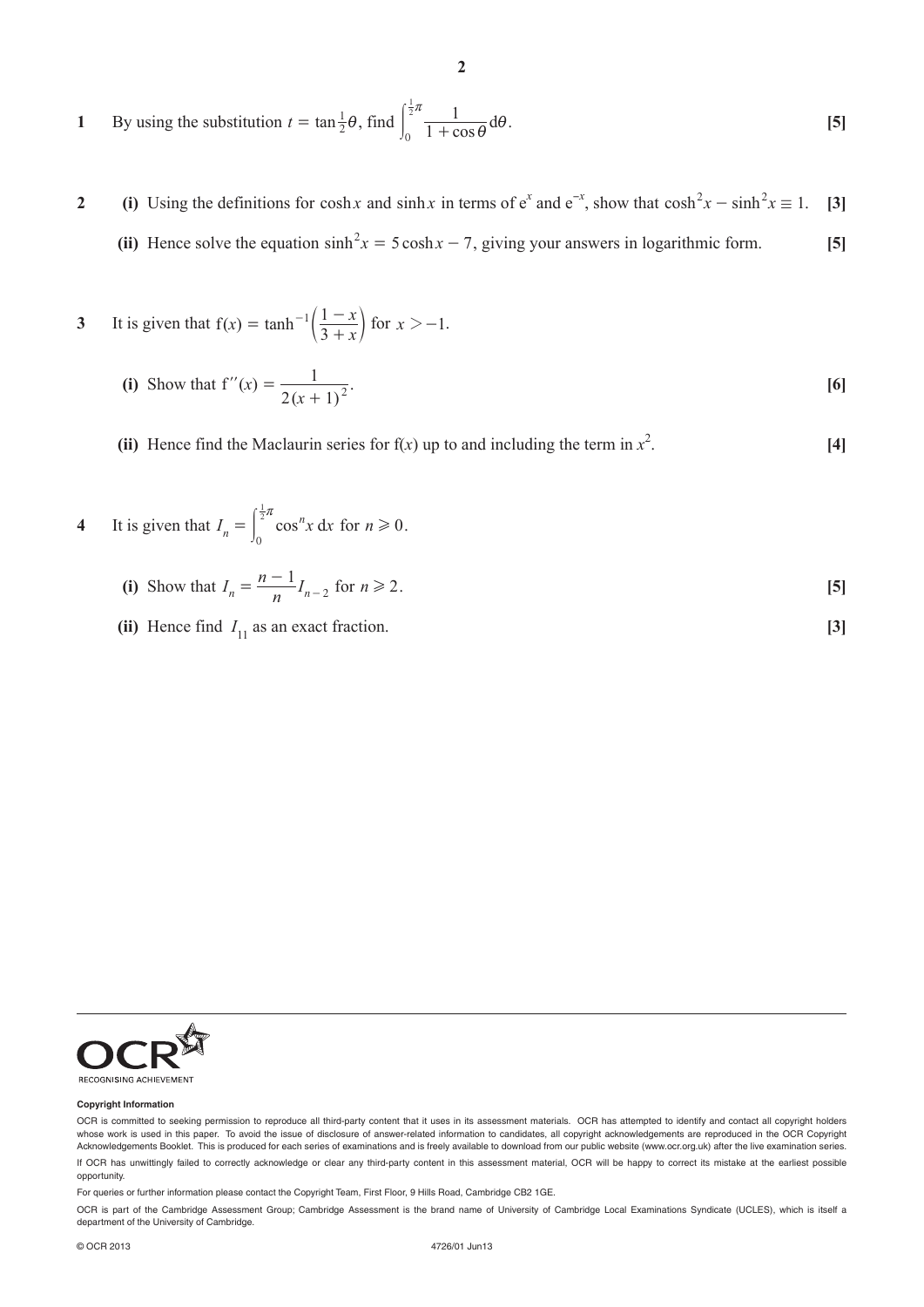**5** You are given that the equation  $x^3 + 4x^2 + x - 1 = 0$  has a root,  $\alpha$ , where  $-1 < \alpha < 0$ .

**(i)** Show that the Newton-Raphson iterative formula for this equation can be written in the form

$$
x_{n+1} = \frac{2x_n^3 + 4x_n^2 + 1}{3x_n^2 + 8x_n + 1}.
$$
 [3]

- (ii) Using the initial value  $x_1 = -0.7$ , find  $x_2$  and  $x_3$  and find  $\alpha$  correct to 5 decimal places. **[3]**
- **(iii)** The diagram shows a sketch of the curve  $y = x^3 + 4x^2 + x 1$  for  $-1.5 \le x \le 1$ .



Using the copy of the diagram in your answer book, explain why the initial value  $x_1 = 0$  will fail to find  $\alpha$ . [2]

**[Questions 6, 7 and 8 are printed overleaf.]**